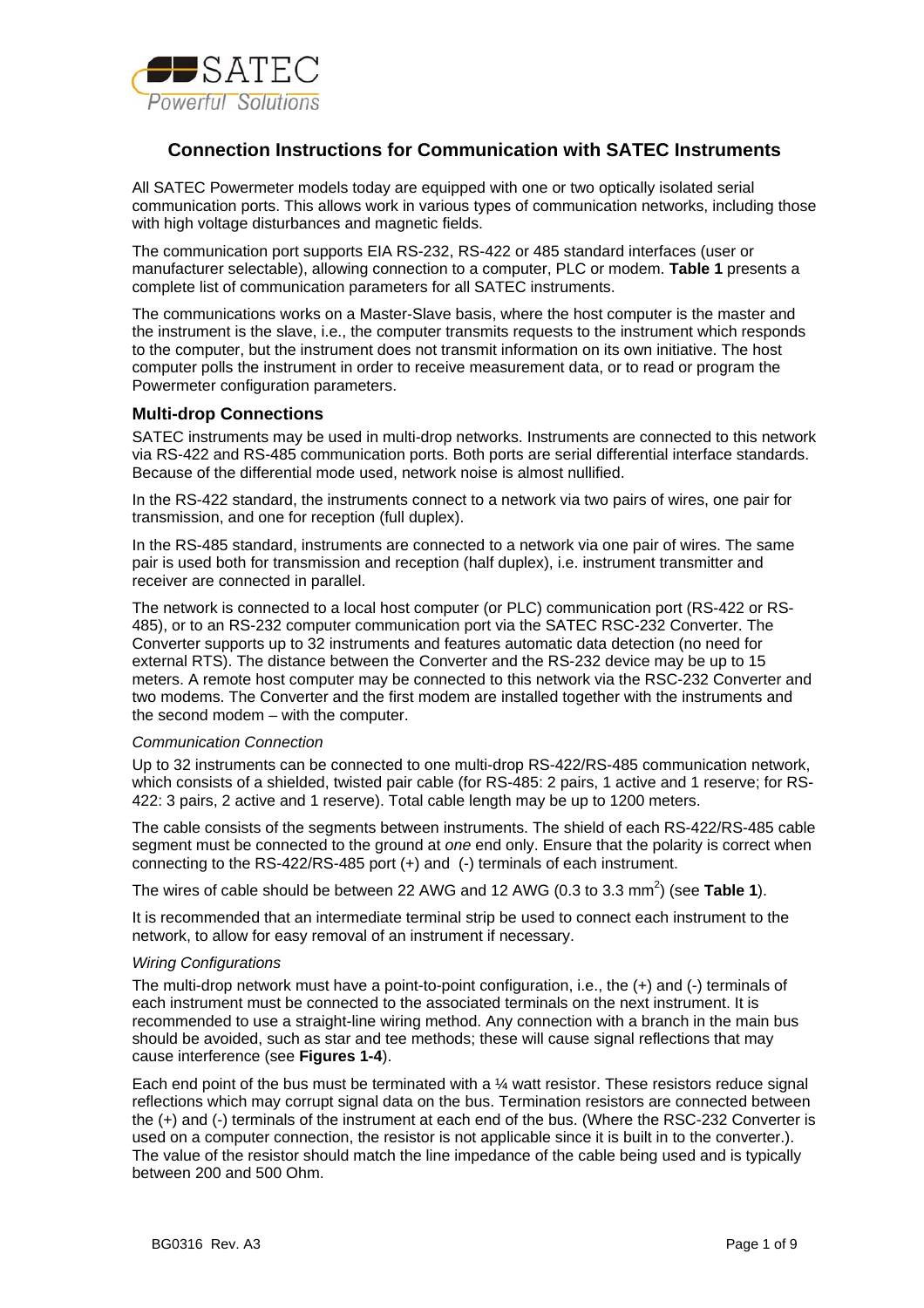

### **Single-drop Communication Networks**

One instrument can be connected to one host computer or modem RS-232 communication port.

The connection requires a shielded, twisted pair cable (3 pairs: 1 active, 1 ground and 1 reserve). The cable may be up to 15 meters in length; it may be possible to extend this distance using a lower transmission baud rate, shielded cabling or repeater.

The wires of cable should be 24 AWG  $(0.5 \text{ mm}^2)$ 

#### **Pinouts**

**Figures 5, 6 and 7** show the pinouts for RS-232, RS-422 and RS-485 connections respectively. Pinout summary tables are provided in **Tables 2, 3 and 4**.

### **Communication Protocols**

All SATEC instruments support at least 2 protocols: ASCII and Modicon Modbus RTU. Both are open protocols that can be used by a third-party host-based software for access of all Powermeter data and configuration registers.

Many instruments support the DNP3.0 protocol as well (see **Table 1**).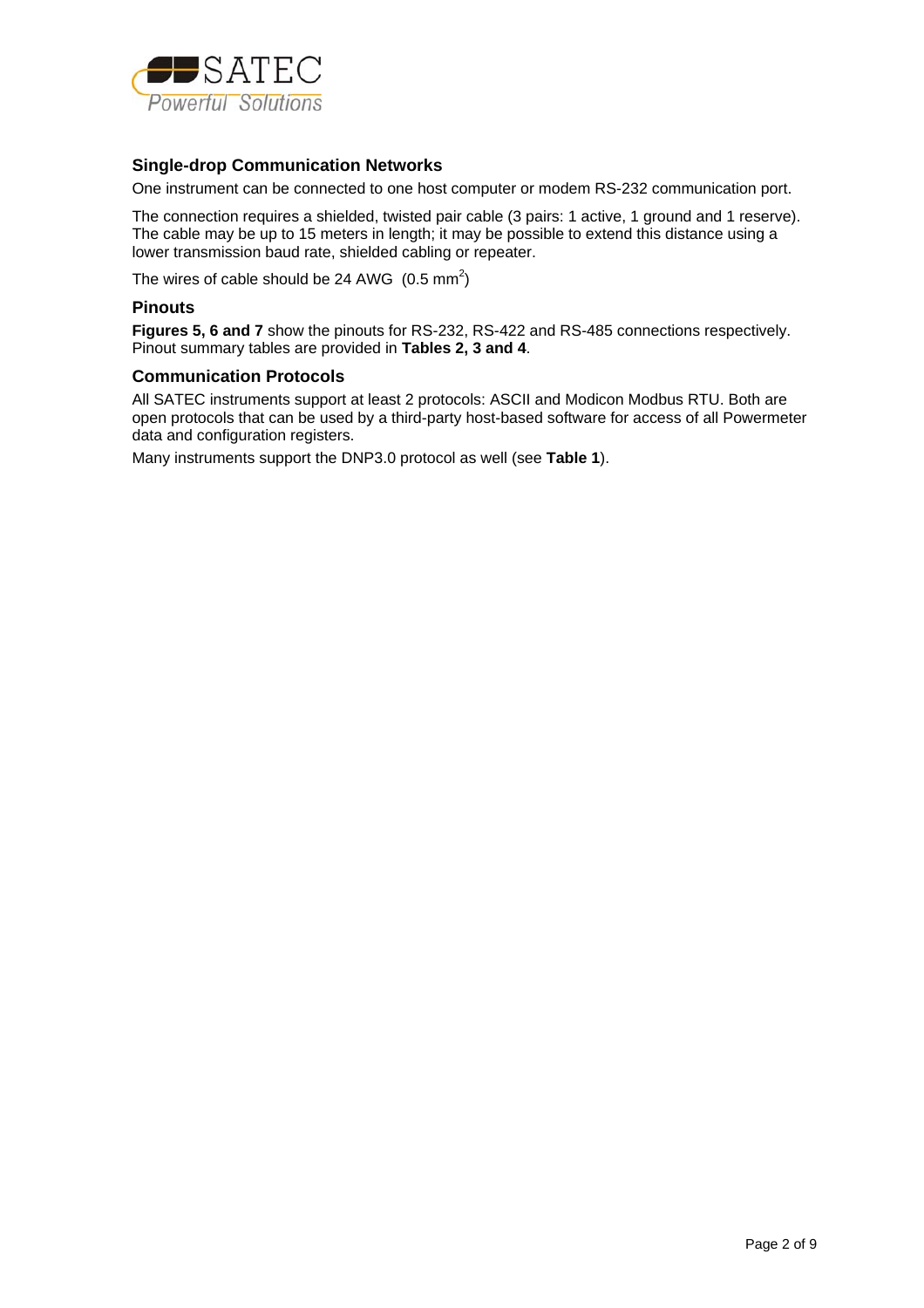









**Figure 3: RS-485 Straight Line Configuration** 



# **Figure 4: CORRECT T-CONNECTION**



**INCORRECT T-CONNECTION** 

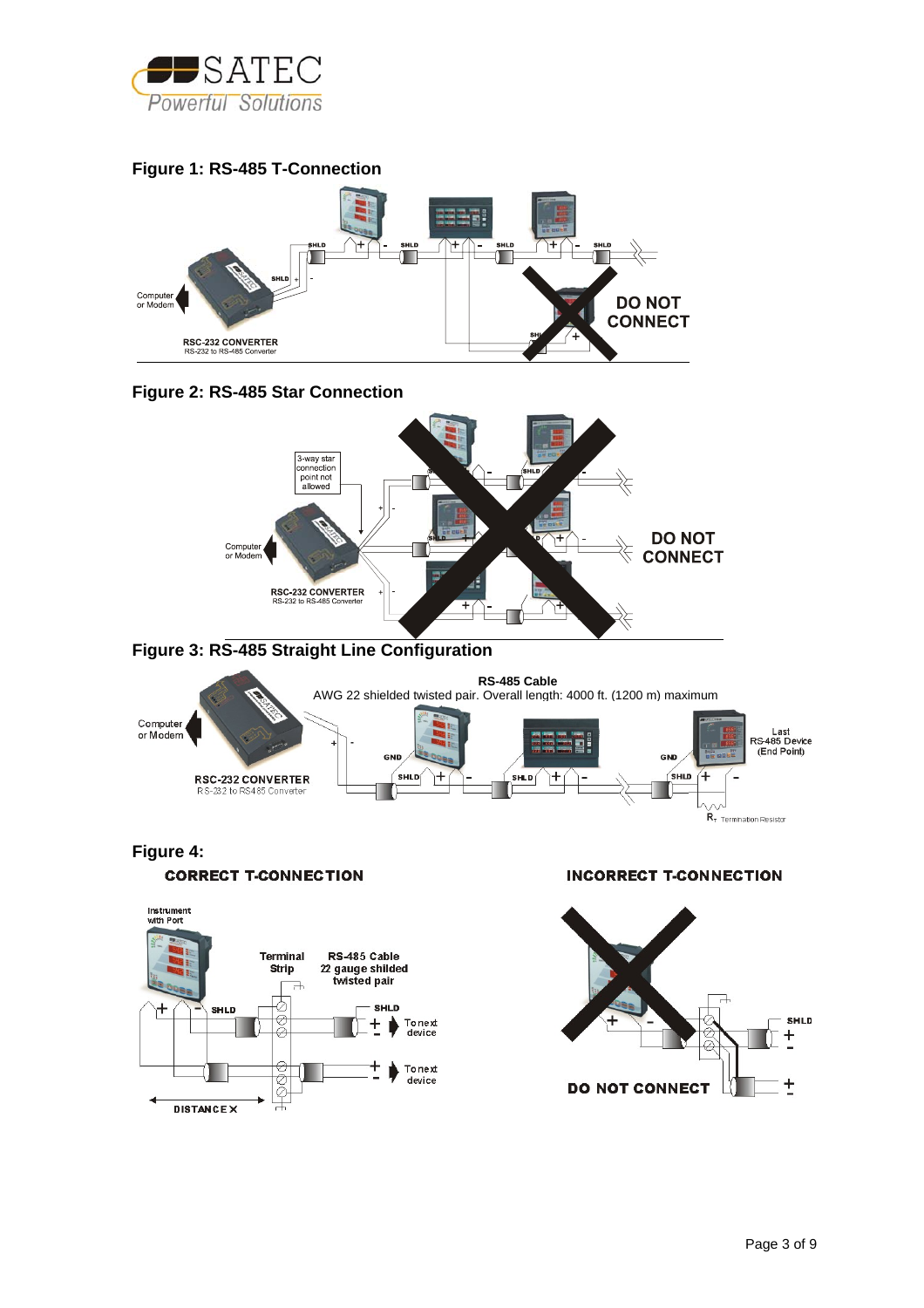

## **Figure 5: RS-232 Interconnection Diagram**

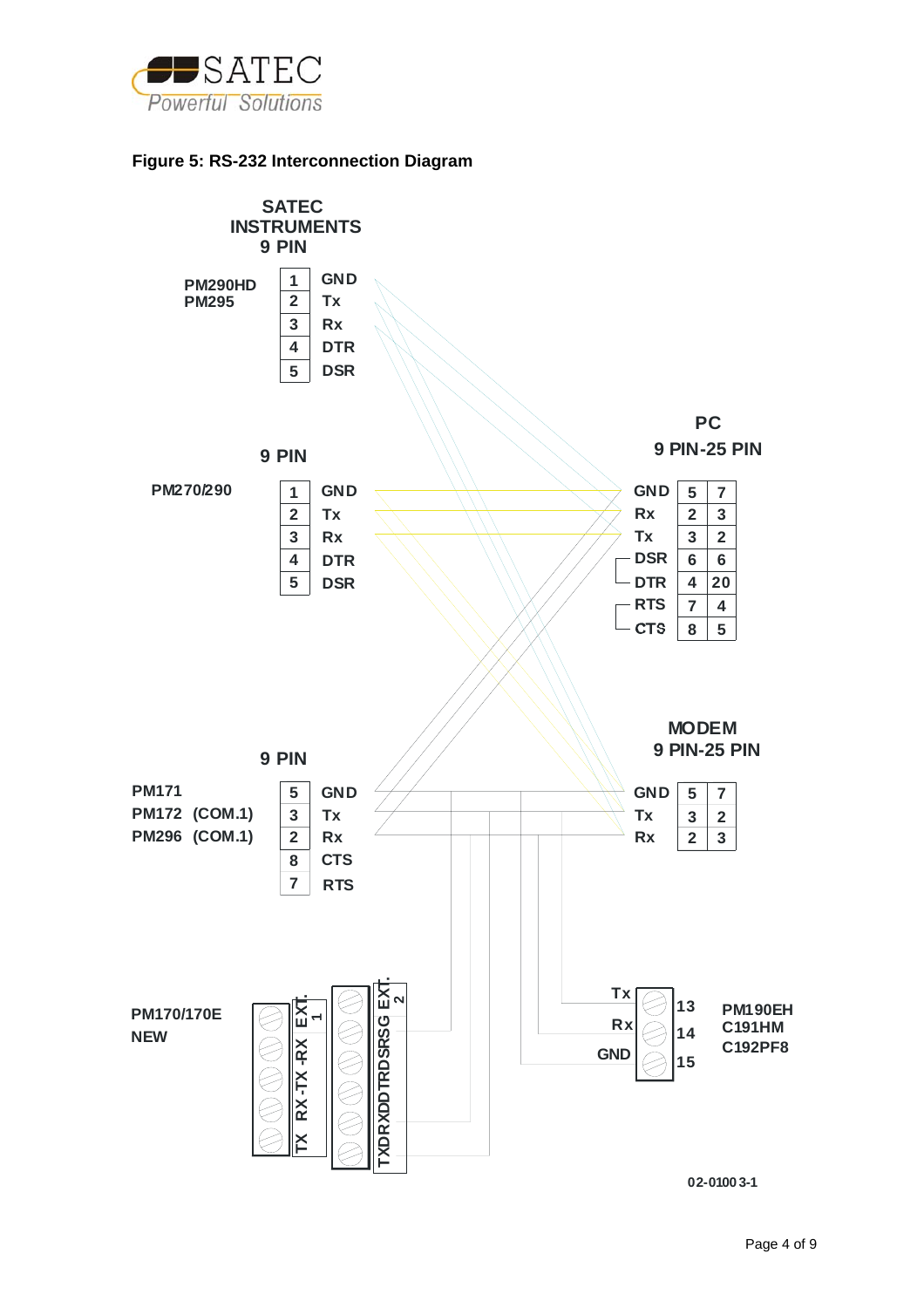



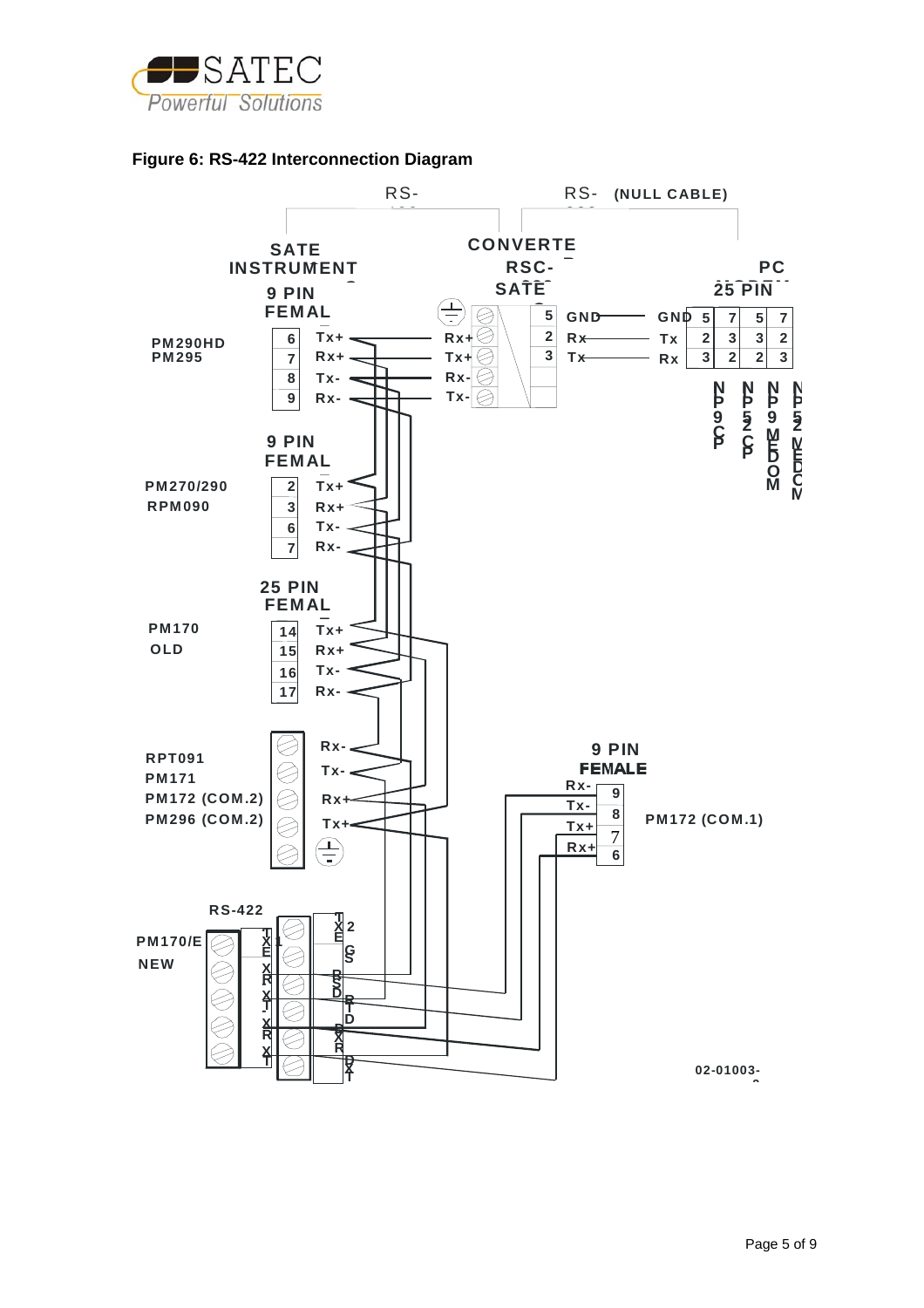

## **Figure 7: RS-485 Interconnection Diagram**

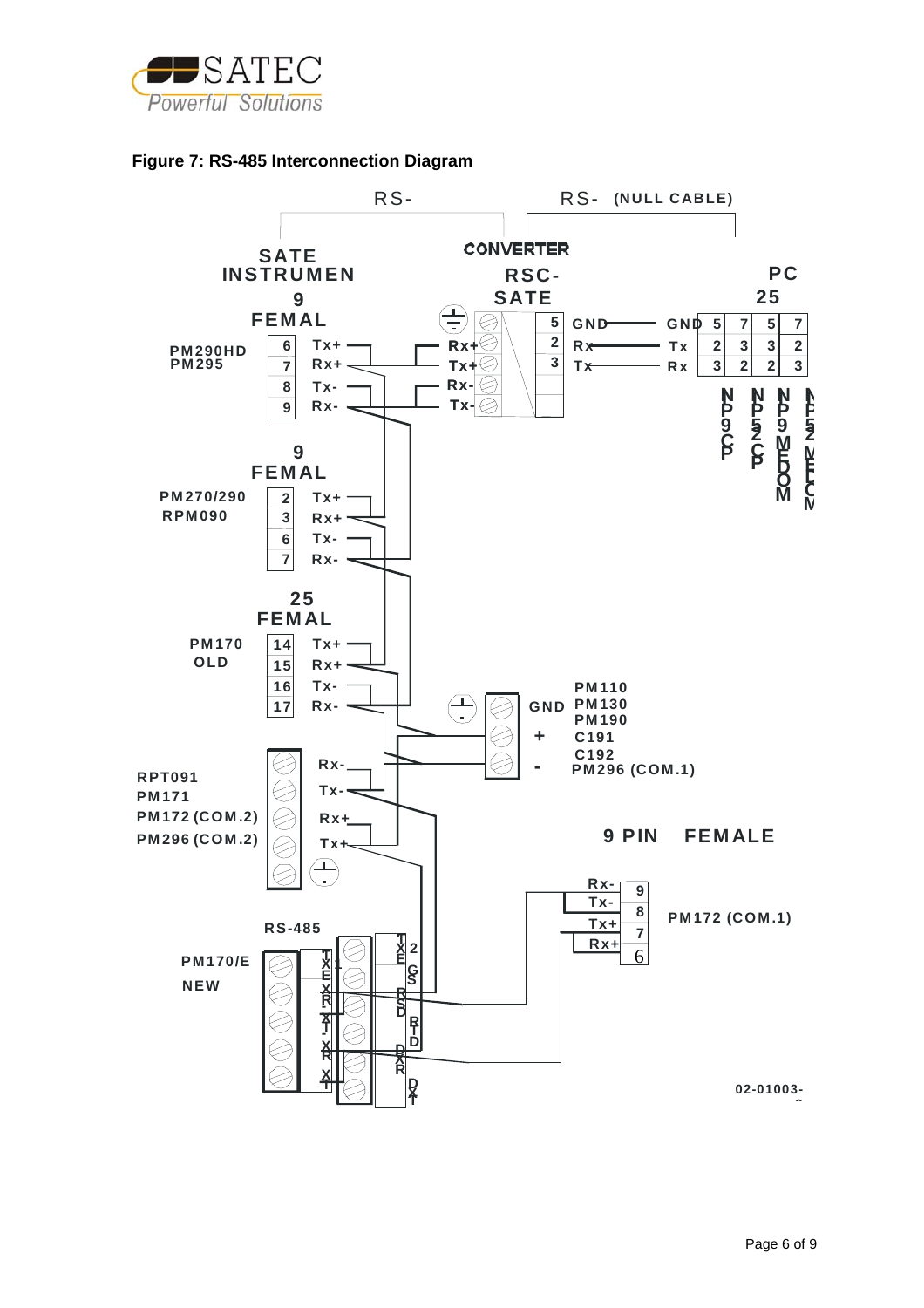

#### **Table 1: Communication Parameters**

| <b>Instruments</b>             | <b>Serial Port</b>                              | <b>Connector</b>                                               | Proto-<br>cols                          | Max.         | <b>RS-232</b>   |                 |                 | RS-422/RS-485  |                      |         |                |            |
|--------------------------------|-------------------------------------------------|----------------------------------------------------------------|-----------------------------------------|--------------|-----------------|-----------------|-----------------|----------------|----------------------|---------|----------------|------------|
|                                |                                                 |                                                                |                                         | baud<br>rate | $\overline{TX}$ | $\overline{RX}$ | <b>GND</b>      | <b>TXD</b>     | <b>RXD</b>           | -TXD    | -RXD           | <b>GND</b> |
| <b>RPM 090</b>                 | RS-422/RS-485                                   | 9-pin female D<br>type                                         | <b>ASCII</b><br>Modbus                  | 9600         |                 | none            |                 | 2              | 3                    | 6       | $\overline{7}$ | none       |
| <b>RPT 091</b>                 | RS-422/RS-485                                   | Screws, 14<br>AWG $(2 \text{ mm}^2)$                           | <b>ASCII</b><br>Modbus                  | 19200        |                 | none            |                 | $+TX$          | $+RX$                | $-TX$   | $-RX$          | <b>GND</b> |
| PM110<br>PM130                 | <b>RS-485</b>                                   | Screws, 14<br>AWG $(2 \text{ mm}^2)$                           | <b>ASCII</b><br>Modbus<br><b>DNP3.0</b> | 19200        | none            |                 | $+$ (TX&RX)     |                | $-TX&RX)$            |         | <b>GND</b>     |            |
| PM170 (up to<br>1998)          | <b>RS-232 or</b><br>RS-422 / RS-485             | 25-pin female<br>D type                                        | <b>ASCII</b><br>Modbus                  | 9600         | $\overline{2}$  | 3               | $\mathbf{1}$    | 14             | 15                   | 16      | 17             | none       |
| PM170 (from<br>1998)           | <b>RS-232 or</b><br>RS-422 / RS-485             | Screws, 14<br>AWG $(2 \text{ mm}^2)$                           | <b>ASCII</b><br>Modbus                  | 9600         | <b>TXD</b>      | <b>RXD</b>      | SG              | <b>TX</b>      | <b>RX</b>            | $-TX$   | $-RX$          | none       |
| <b>PM171</b>                   | RS-232 or<br>RS-422 / RS-485                    | 9-pin female D<br>type<br>Screws, 14<br>AWG $(2 \text{ mm}^2)$ | <b>ASCII</b><br>Modbus<br><b>DNP3.0</b> | 19200        | $\overline{3}$  | $\overline{2}$  | $\overline{5}$  | 15             | 16                   | 13      | 14             | none       |
| PM172 COM1<br>COM <sub>2</sub> | RS-232 or<br>RS-422 / RS-485<br>RS-422 / RS-485 | 9-pin female D<br>type<br>Screws, 14<br>$AWG(2 \text{ mm}^2)$  | <b>ASCII</b><br>Modbus<br><b>DNP3.0</b> | 19200        | $\overline{3}$  | $\overline{2}$  | 5               | 6<br>15        | $\overline{7}$<br>16 | 8<br>13 | 9<br>14        | <b>GND</b> |
| PM190                          | RS-485 or<br><b>RS-232</b>                      | Screws, 14<br>AWG(2 mm <sup>2</sup> )                          | <b>ASCII</b><br>Modbus                  | 19200        | $\overline{13}$ | 14              | 15              | $13 (+)$       |                      | $14(-)$ |                | 15         |
| C191HM                         | RS-485 or<br><b>RS-232</b>                      | Screws, 14<br>AWG(2 mm <sup>2</sup> )                          | <b>ASCII</b><br>Modbus                  | 19200        | $\overline{13}$ | $\overline{14}$ | $\overline{15}$ | $13 (+)$       |                      | $14(-)$ |                | 15         |
| C192PF8                        | <b>RS-485 or</b><br><b>RS-232</b>               | Screws, 14<br>AWG $(2 \text{ mm}^2)$                           | <b>ASCII</b><br>Modbus                  | 19200        | $\overline{13}$ | 14              | $\overline{15}$ | $13 (+)$       |                      | $14(-)$ |                | 15         |
| <b>PM270</b><br>PM290          | <b>RS-232 or</b><br>RS-422 / RS-485             | 9-pin female D<br>type                                         | <b>ASCII</b><br>Modbus                  | 9600         | $\overline{2}$  | 3               | $\mathbf{1}$    | $\overline{c}$ | 3                    | 6       | $\overline{7}$ | none       |
| <b>PM290HD</b>                 | RS-232 or<br>RS-422 / RS-485                    | 9-pin female D<br>type                                         | <b>ASCII</b><br>Modbus                  | 9600         | $\overline{2}$  | 3               | $\mathbf{1}$    | 6              | $\overline{7}$       | 8       | 9              | none       |
| <b>PM295</b>                   | RS-232 or<br>RS-422 / RS-485                    | 9-pin female D<br>type                                         | <b>ASCII</b><br>Modbus                  | 38400        | $\overline{2}$  | 3               | $\mathbf{1}$    | 6              | $\overline{7}$       | 8       | 9              | none       |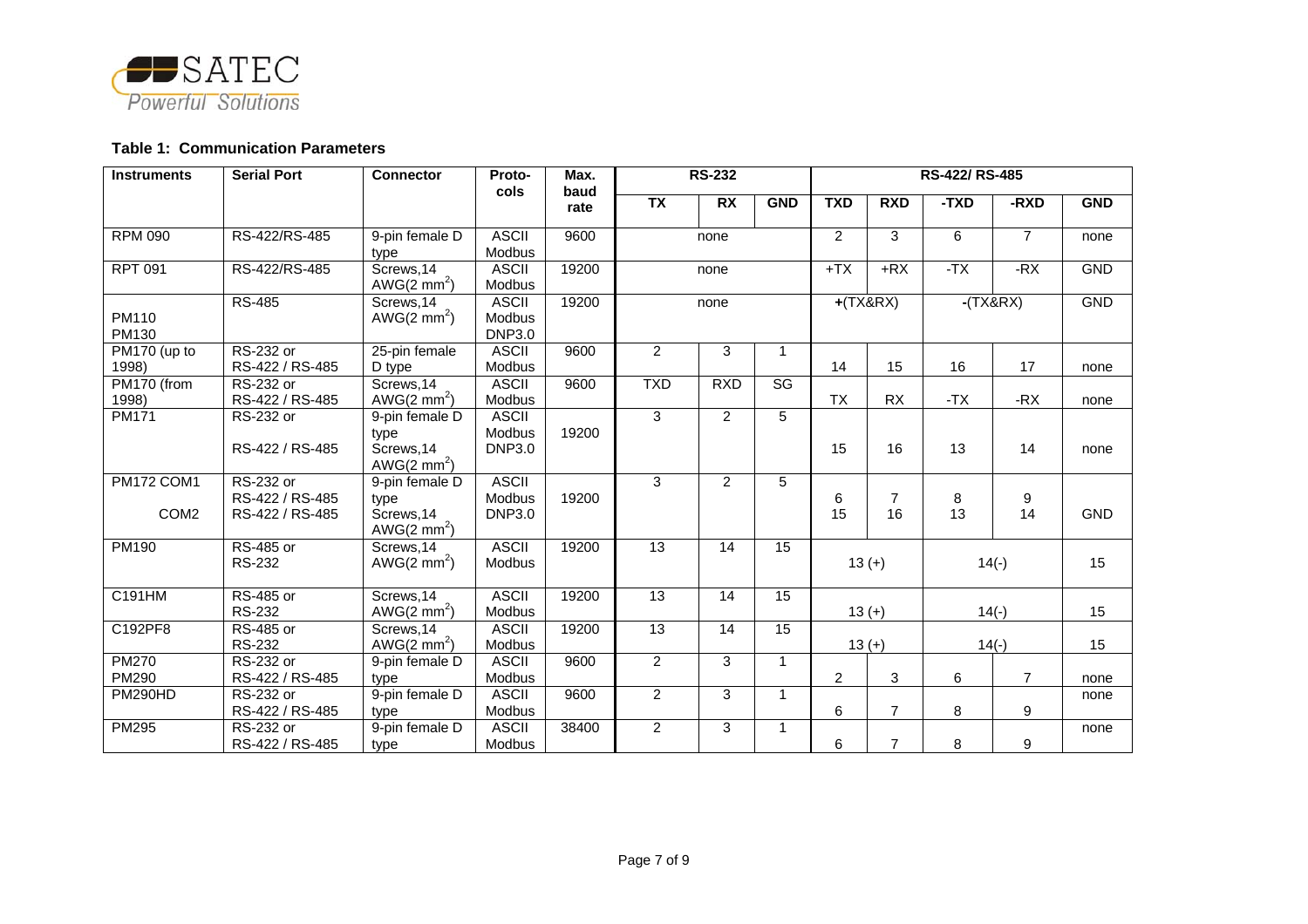

| <b>Instruments</b> |                           | <b>Serial Port</b>                | <b>Connector</b>                                               | Proto-<br>Max.<br>cols<br>baud          |       | <b>RS-232</b> |           | <b>RS-422/ RS-485</b> |            |            |       |            |            |
|--------------------|---------------------------|-----------------------------------|----------------------------------------------------------------|-----------------------------------------|-------|---------------|-----------|-----------------------|------------|------------|-------|------------|------------|
|                    |                           |                                   |                                                                |                                         | rate  | <b>TX</b>     | <b>RX</b> | <b>GND</b>            | <b>TXD</b> | <b>RXD</b> | -TXD  | -RXD       | <b>GND</b> |
|                    | <b>PM296 COM1</b>         | <b>RS-232 or</b><br><b>RS-485</b> | 9-pin female D<br>type<br>Screws, 14<br>AWG $(2 \text{ mm}^2)$ | <b>ASCII</b><br>Modbus<br><b>DNP3.0</b> | 19200 | 3             | 2         | 5                     |            | $+(TX&RX)$ |       | $-(TX&RX)$ | <b>GND</b> |
|                    | COM <sub>2</sub>          | RS-422/RS-485                     | Screws, 14<br>AWG $(2 \text{ mm}^2)$                           | <b>ASCII</b><br>Modbus<br><b>DNP3.0</b> | 19200 |               |           |                       | <b>TX</b>  | <b>RX</b>  | -TX   | $-RX$      | <b>GND</b> |
| $AX-8$             | Power-<br>meter<br>Master | <b>RS-422</b><br>RS-422/RS-485    | Screws, 14<br>AWG(2 mm <sup>2</sup> )                          | <b>ASCII</b><br>Modbus<br><b>DNP3.0</b> | 19200 |               |           |                       | $+TX$      | $+RX$      | $-TX$ | $-RX$      | none       |
|                    |                           |                                   |                                                                |                                         |       |               |           |                       | $+TX$      | $+RX$      | -TX   | -RX        | <b>GND</b> |